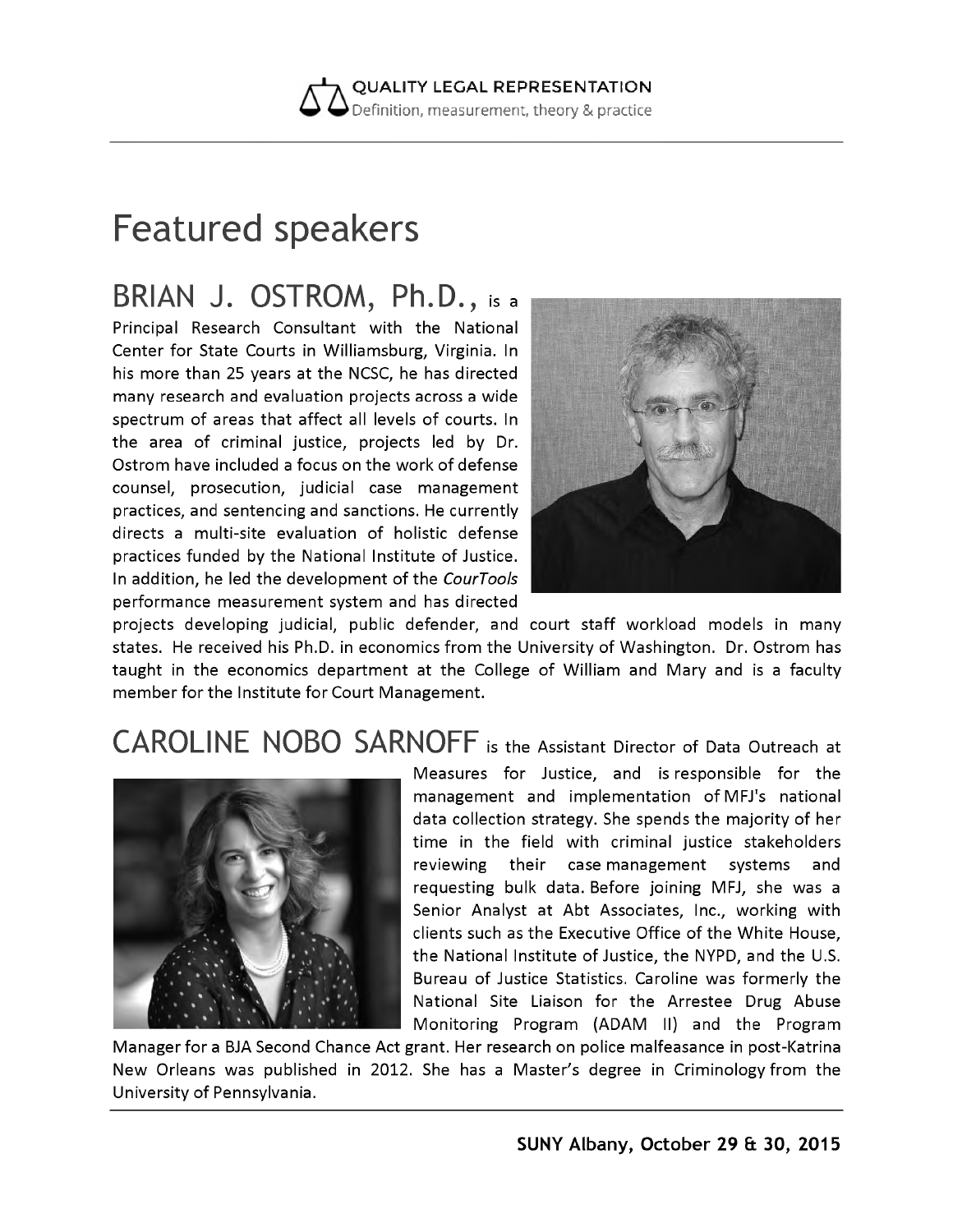

## DONALD S. MURPHY, M.S.O.D, J.D ., is Director of Performance Improvement at the Indiana Public Defender Council. Mr. Murphy is responsible for helping

public defenders continuously improve services, efficiency, and effectiveness, while developing key strategies to create and sustain high performance. He consults with executives and managers in 15 public defender offices. He also organizes the quarterly meetings of the Indiana Chief Defenders Association. Mr. Murphy delivers presentations and facilitates workshops on the topics of managing change, and organizational behavior. He developed a CLE approved "Personal Coaching" program that was featured as a "Best Practice" program by the Bureau of Justice. In partnership with a certified quality engineer, he designed quality assurance processes to monitor effective performance by lawyers. Don has authored two manuals on criminal law and is the



author of a highly regarded law review article, Donald S. Murphy and Thomas Schwen, *The Future: Transitioning from Training Lawyers to Improving Their Performance,* 40 Val. U. L.Rev. 521 (2006). Available at: <http://scholar.valpo.edu/vulr/vol40/iss2/12>

Prior to becoming a lawyer, Mr. Murphy worked at Allison Transmission Division of General Motors Corporation. He oversaw six, multi-site, matrixed teams that reduced inventory costs by \$6 million. Don was one of six people selected to set-up the division's strategic planning department where he focused on competitor analysis and the management of international licenses and joint venture agreements.

Don has served on nine different non-profit boards of directors and was honored as an outstanding volunteer teacher with the Indianapolis Public School system.

Born in Munich, Germany and a graduate of Purdue University, Mr. Murphy earned a Doctor of Jurisprudence from The Indiana University Robert H. McKinney School of Law, and a Master of Science in Organization Development from Pepperdine University (a graduate executive degree program that prepares leaders in the art and science of managing strategic change).

Mr. Murphy can be reached at [dsmurphy@pdc.in.gov](mailto:dsmurphy@pdc.in.gov) or by phone at 317-232-5515.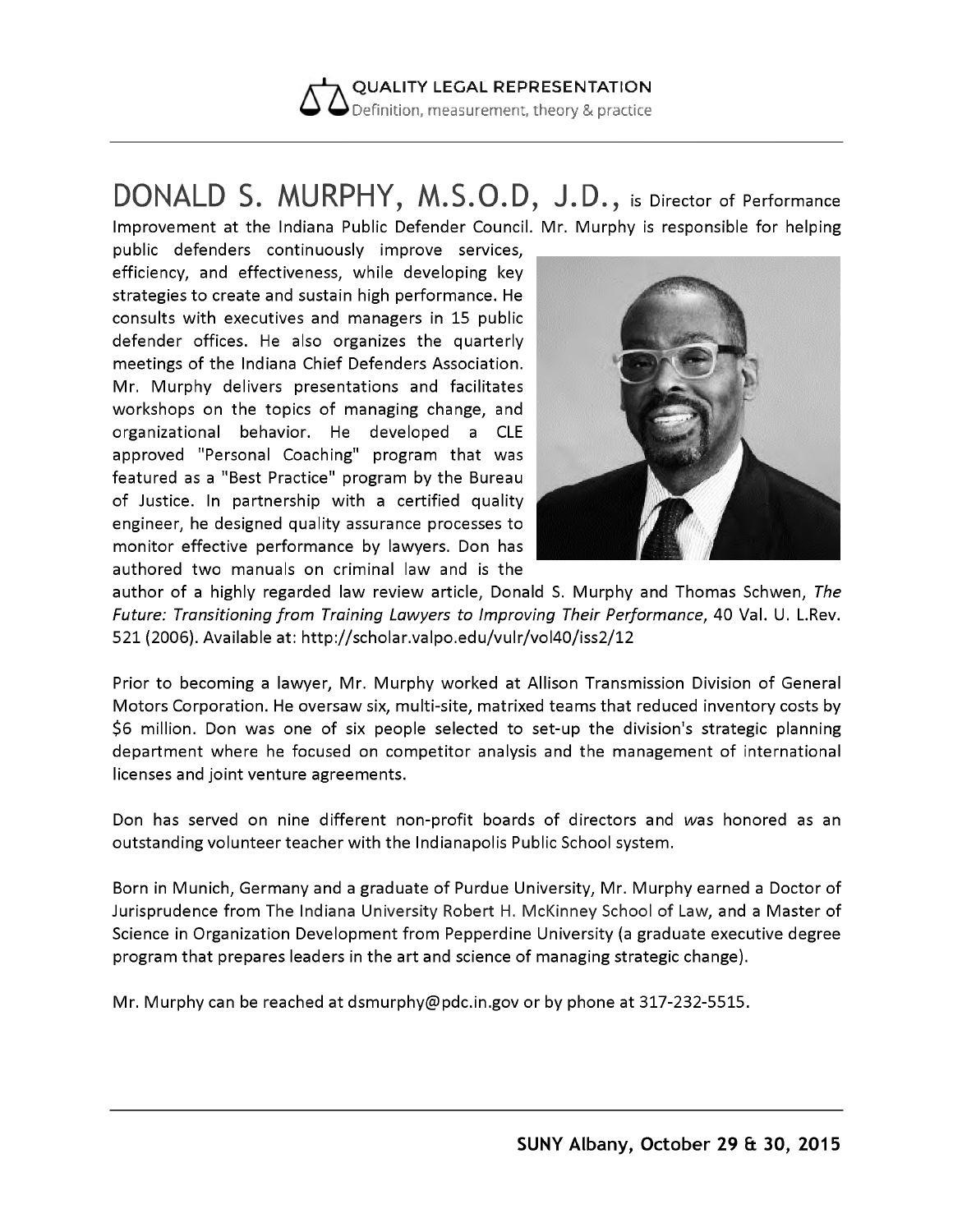

NICOLE GONZALEZ VAN CLEVE, Ph.D., is an Assistant Professor of Criminal Justice at Temple University with courtesy appointments in Sociology and the Beasley School of Law. She received her PhD in Sociology from Northwestern University and served as Research Director for Chicago Appleseed Fund for Justice. She is a recipient of the 2014-2015 Ford Foundation Fellowship Postdoctoral Award and a Visiting Scholar at the American Bar Foundation.



Van Cleve's chapter, "Reinterpreting the Zealous Advocate: Multiple Intermediary Roles of the Criminal Defense Attorney" is in the book, *Lawyers in Practice: Ethical Decision Making in Context* (Leslie Levin and Lynn Mather eds., University of Chicago Press, 2011) and was the winner of the 2010 Outstanding Graduate Paper presented by the Sociology of Law Section of the American Sociological Association.

Her current book project, entitled, *Crook County: Racism and Injustice in the America's Criminal Courts* (Stanford University Press 2016) is a devastating portrait of racism and racial punishment inflicted in the criminal courts system despite a host of due process protections. Through ethnography, over 100 interviews with attorneys, and over 1000 additional hours of courtroom observations collected by 130 research assistants, this book is an unprecedented journey into America's biggest and busiest criminal courthouse to bear witness to the types of every

day racial abuses that fester inside the courtrooms, hallways, security checkpoints, and judges' chambers - where racism and discretion collide with dire effects to both the experience and appearance of justice.

Prior to receiving her PhD, Van Cleve served in The Office of the Chief of Staff at the White House during the Clinton Administration and subsequently worked for five years as a Consumer Brand Planner for Leo Burnett, USA. She is the outgoing Research Director for Chicago Appleseed Fund for Justice - a policy/nonprofit organization that specialized in legal advocacy.